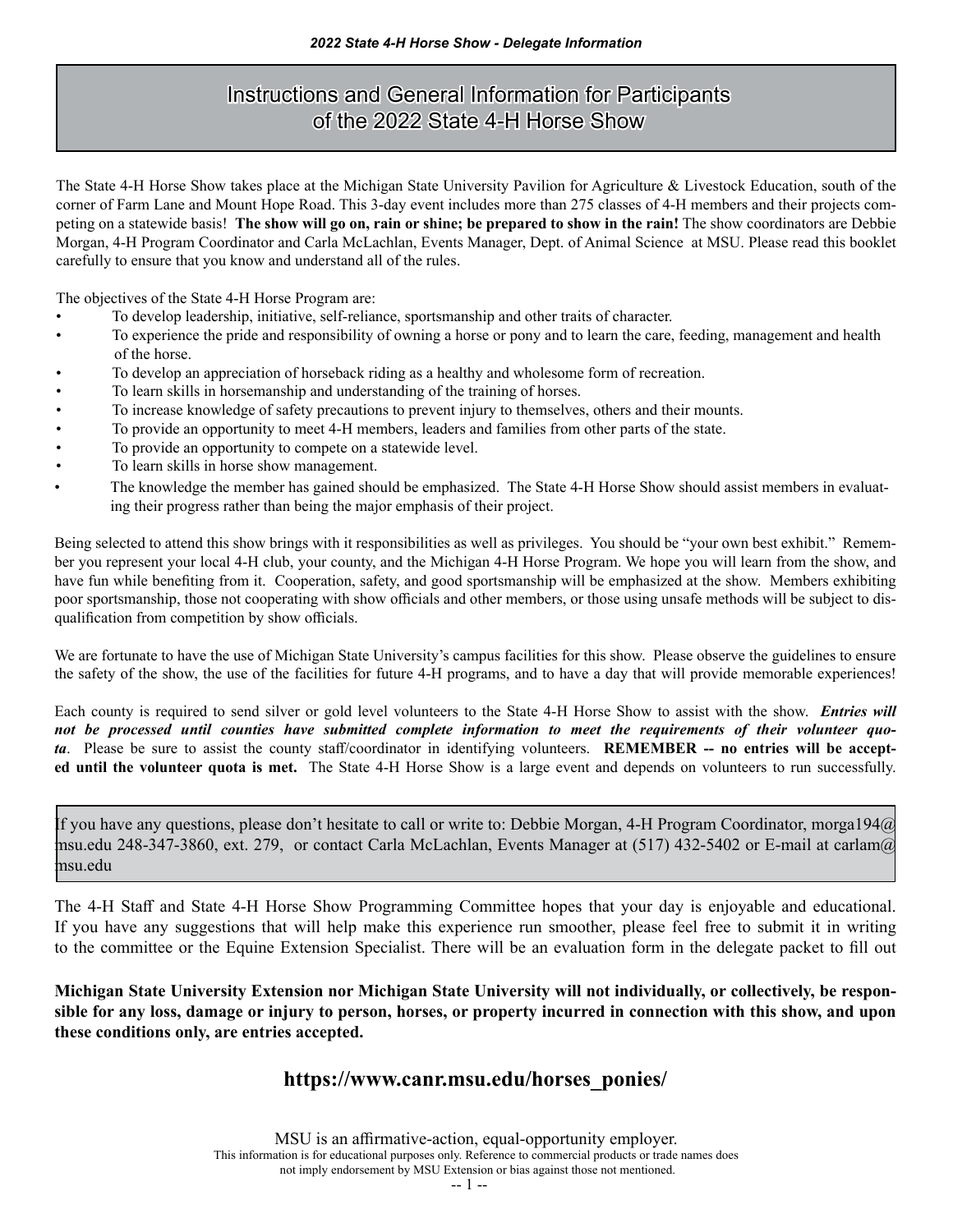# Conduct Policy

Participants will adhere to the following general conduct policy: anyone participating in a state-sponsored 4-H activity who is caught in the act of theft or vandalism, or caught with illegal drugs or alcohol, or who is involved in other such offenses shall immediately be sent home at his/her own expense and if it is determined by 4-H staff, leaders, or persons in charge of the activity that the offense warrants it, the offender may be turned over to the proper authorities.

# MSU Pavilion

## **MSU Pavilion address: 4301 Farm Lane, East Lansing, MI 48824**

Local Hotels: Please note – book hotel rooms early – at least 30 days prior to the State 4-H Horse Show. **Hotels are listed as a courtesy only. No endorsement is implied. Camping is available at the Pavilion, fees should be paid with entry.**

Fairfield Inn Holiday Inn Express I96 & Okemos Road I96 & Okemos Road

Quality Inn Lansing Comfort Inn 517-351-8181 3121 E. Grand River I96 & Okemos Rd (517) 351-1440 (517) 347-6690

(517) 347-1000 (517) 349-8700 Candlewood Suites

Forest Road, East Lansing

MI 4-H State Horse Show Sportsmanship Recognition System. Throughout this event we will work to recognize the great sportsmanship all around us. Each year, participants and volunteers exemplify great sportsmanship and with our all new recognition system, we will be reaching out to show you just how much we appreciate this!

The 4-H State Horse Show committee will make any and all reasonable accommodations, to include participants with disabilities. Accommodation requests must be received in writing prior to start of the event. Please email these requests to Debbie Morgan morga194@msu.edu.



At the State 4-H Horse show, no dogs are allowed in the Pavilion, near any of the show arenas, or in the stalling areas. Anyone with a dog in an area outside the camping area will be asked to leave. Service Dogs are Welcome.

Follow us on Facebook for all the latest news and information about the State 4-H Horse Show and other events: **Michigan 4-H Horse Programs**

**Stalls will not be available prior to your check in time. Do not plan to arrive early!**  Horses **may not** be stalled until check-in packets have been obtained at the show office. **These packets are only available during posted times!**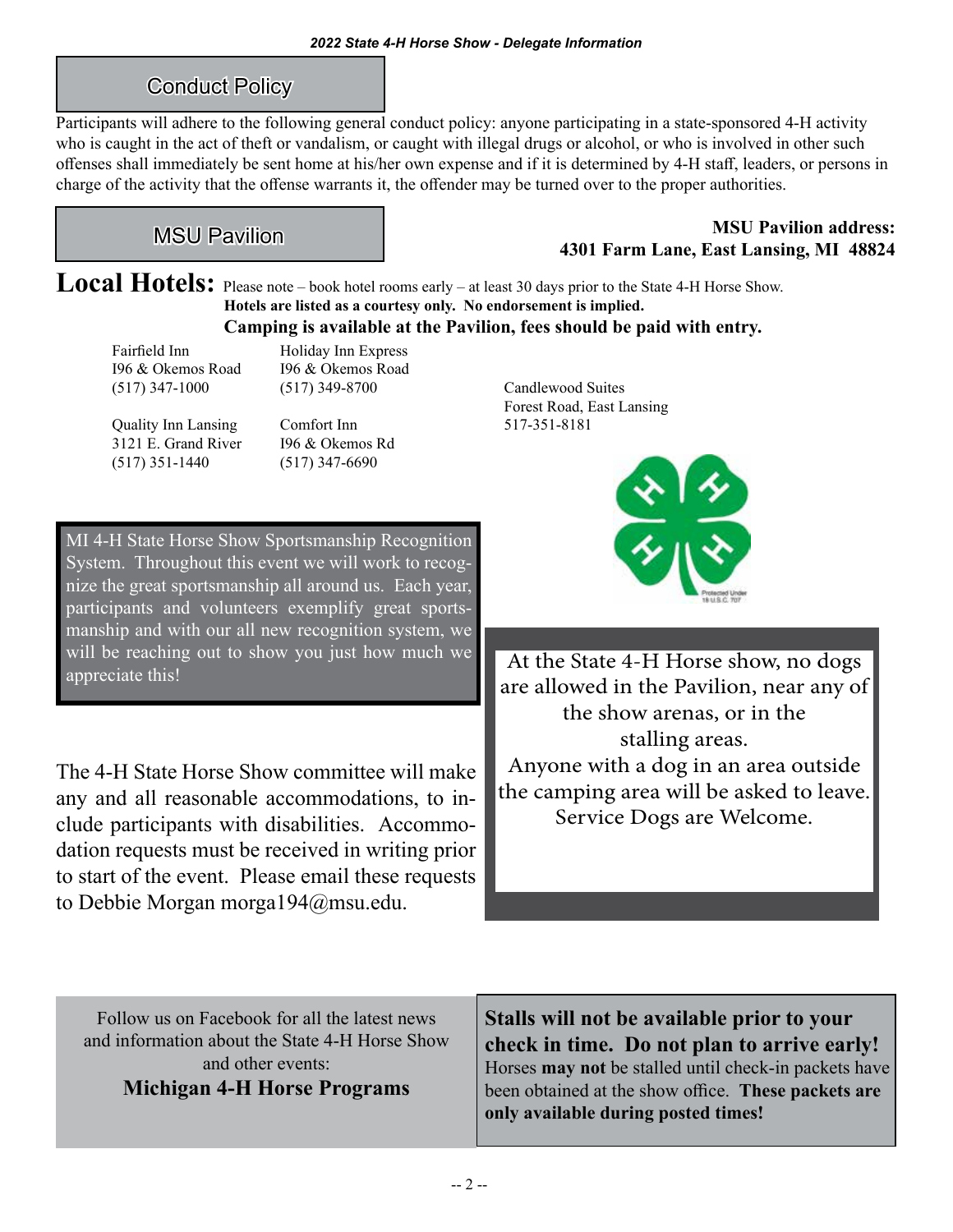

4301 Farm Lane, East Lansing, MI MSU Pavilion for Agriculture and Livestock Education 4301 Farm Lane, East Lansing, MI MSU Pavilion for Agriculture and Livestock Education

*State 4-H Horse Show*

State 4-H Horse Show

*2022 State 4-H Horse Show - Delegate Information*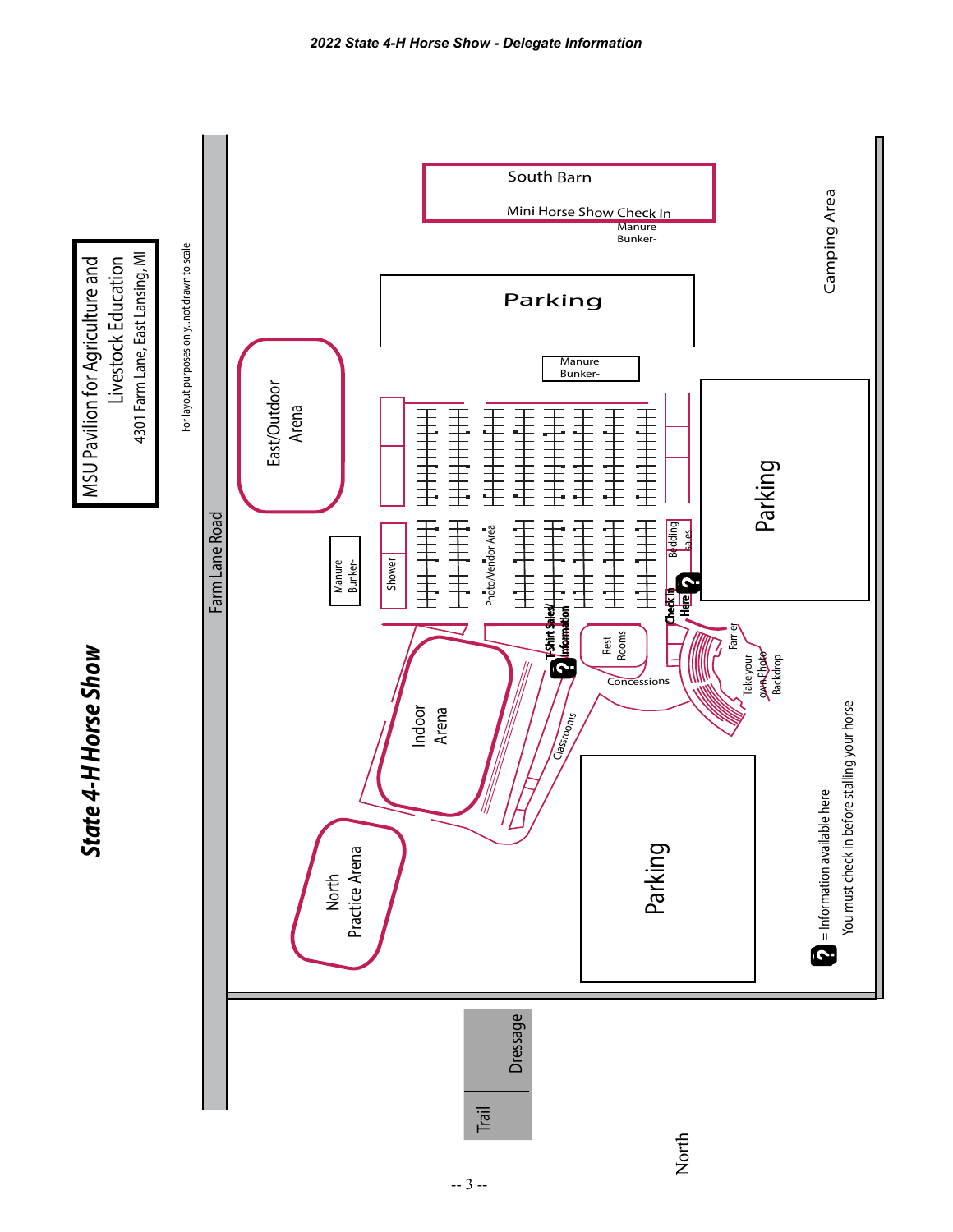## Schedule of Events

#### **Thursday, Aug. 18**

6:30 – 8:30 p.m. Exhibitor Check in Gymkhana Exhibitors Only 6:30 - 9:30 p.m. Indoor Arena open for warm-up

#### **Friday, Aug. 19 - Gymkhana**

| $6:30 - 8:00$ a.m.                                       | Exhibitor Check in (Symposium entries must |
|----------------------------------------------------------|--------------------------------------------|
|                                                          | be turned) Pony Height Measurement         |
| $7:00 - 8:00$ a.m.                                       | Indoor Arena open for warm up              |
| $8:00$ a.m.                                              | Indoor Arena for warm-up closes            |
| $8:30$ a.m.                                              | Mandatory Exhibitor Meeting - Indoor Arena |
| 9:00 a.m.                                                | Gymkhana Show begins                       |
| Exit Facility 1/2 hr after final class ends              |                                            |
| 7:00-8:30 p.m.                                           | Check in (Saturday arrivals)               |
|                                                          | Indoor Arena open for warm-up              |
| Saturday, Aug. 20 - Senior Exhibitors & Miniature Horses |                                            |
| $6:30 - 8:00$ a.m.                                       | Exhibitor Check in (Symposium entries must |
|                                                          | be turned in at this time)                 |
|                                                          | Miniature Horses report to South Barn      |
| $7:00 - 8:00$ a.m.                                       | Indoor Arena open for warm up              |
| 8:30 a.m.                                                | <b>Exhibitor Meeting - Indoor Arena</b>    |
| $9:00$ a.m.                                              | <b>Sr. Exhibitor Show begins</b>           |
|                                                          | Showmanship - Indoor Arena                 |
|                                                          | Dressage Rail and Hunter Hack - East Arena |
| $9:00-4:00$ p.m.                                         | Trail & Dressage Test Arenas open          |
| $10:00$ a.m.                                             | Miniature Horse Show Begins - South Barn   |
| $12 - 12:30$ p.m.                                        | Dressage/Trail Arenas - Lunch              |
| Exit Facility 1/2 hr after final class ends              |                                            |
| $7:30 - 9:00$ p.m.                                       | Check in (Sunday arrivals)                 |
|                                                          | Indoor Arena open for warm-up              |
| Sunday, Aug. 21 - Junior Exhibitors & PEP                |                                            |
| $6:30 - 8:00$ a.m.                                       | Exhibitor Check in (Symposium entries must |
|                                                          | be turned in at this time)                 |
| 7:00 - 8:00 a.m.                                         | Indoor Arena open for warm up              |
| $8:00$ a.m.                                              | Indoor Arena closes for warm up            |
| $8:00$ a.m.                                              | Pony Height Measurement                    |
| $8:30$ a.m.                                              | <b>Exhibitor Meeting - Indoor Arena</b>    |
| $9:00$ a.m.                                              | Jr. Exhibitor Show begins                  |
|                                                          | Showmanship - Indoor Arena                 |
|                                                          | Dressage Rail and Hunter Hack - East Arena |
| $9:00 - 4:00$ p.m.                                       | Trail & Dressage Test Arenas open          |
| $10:00$ a.m.                                             | P.E.P. Show begins - South Barn            |
| $12 - 12:30$ p.m.                                        | Dressage/Trail Arena - Lunch               |
| Exit Facility 1/2 hr after final class ends              |                                            |

Riding in the Main arena will be available on Thursday, Friday and Saturday evening after the completion of the scheduled classes. **Lunging is allowed only in the outdoor arenas until 8:00 a.m. before show starts. The North arena is open at all times for warm up (but no lunging once show begins)**

## General Rules

1. Good sportsmanship will be emphasized at the show. Members, parents or guardians exhibiting poor sportsmanship will be disqualified from further competition by show officials & asked to leave grounds.

2. You must be 13 years or older in 2022 to participate in the State 4-H Horse Show. Exhibitor age will be determined as of January 1, 2022. You must be currently enrolled in a 4-H horse project in the county you represent. Miniature horse exhibitor age 11 to 19.

3. Entry forms must be typed or printed and sent to your County Extension office by the deadline established by your county 4-H staff. Your county 4-H staff will confirm your entry and send it to the State 4-H Office. You will not be allowed to make changes in your entry after it reaches the Equine Extension Specialist.

4. You will not be permitted to show unless you have a completed entry to the Equine Extension Educator on JULY 12. A completed entry includes a copy of a negative Coggins test taken on or after Aug 18, 2021.

5. There is a \$65 entry fee, which includes one stall fee, per exhibitor. Your entry fee must accompany your completed entry form. Checks should be payable to Michigan State University. No refunds will be given for any reason. Many classes will be held outdoors, rain or shine so plan accordingly! 6. **Any participant needing to stay more than the one night before (or after) their show day, must contact the show staff for approval by July 12.** If you are approved for an additional stay you will be charged an additional \$20 per night/early arrival. Siblings traveling together will not be charged, but must call for approval by July 12 at 517- 432-5402 or 248-347-3860, ext. 279. 7. The 4-H State Horse Show committee will make any and all reasonable accommodations, especially to include participants with disabilities. Accommodation requests must be received prior to start of the event. Please email these requests to Debbie Morgan at morga194@msu.edu

8. Your horse must have a negative Coggins test drawn on or after 8/18/2021 to participate in the show. You must include a copy of your Coggins Test with your entry. Michigan law also requires that you travel with a copy of the form. It is recommended that your horse have the following vaccinations prior to the show: Eastern and Western Equine Encephalomyelitis, Rhino pneumonitis, Influenza,Tetanus and Rabies. Your veterinarian may suggest other vaccines as well.

9. Delegates chosen as alternates must complete entry form with all other entries from the County. Do not send fees. If a delegate cancels, the County Extension staff must contact the Animal Science Office (517) 432-5402 by Monday, August 15 at 5 p.m. Alternates will not be eligible to participate unless notice is received from the County staff.

10. You may only enter 1 show section (i.e. Gymkhana, Jr., or Sr.), UNLESS YOU ALSO SHOW A MINI. Exhibitors are allowed to show a Miniature Horse on August 20, and also show in the State 4-H Horse Show on the appropriate day. You and your county 4-H staff person are responsible for making sure you are in the appropriate classes.

11. Four classes from the show section of classes (rail & leading classes) may be entered. A fifth class may be chosen from the Symposium section of classes corresponding to the day you exhibit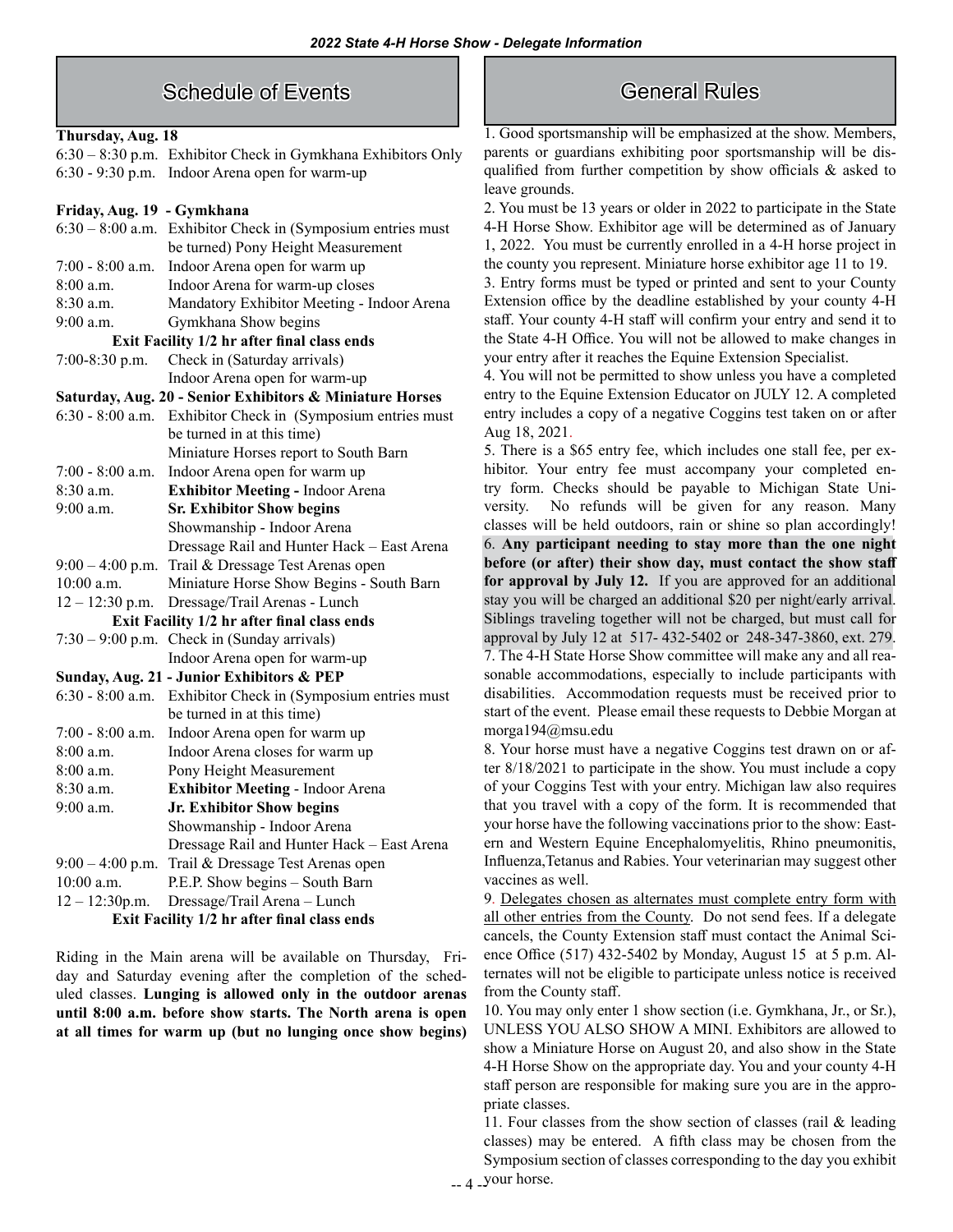## General Rules

12. Stallions are not allowed at the State 4-H Horse Show. No companion horses or foals are allowed.

13. Only one horse per exhibitor may be entered at the State 4-H Horse Show (with the exception of a mini.). The horse must be designated as your project animal by the date specified in your county. The horse being exhibited at the State 4-H Horse Show must be the horse you qualified with at the county level.

14. Code of conduct: anyone participating in a state-sponsored 4-H activity who is caught in the act of theft or vandalism, or caught with illegal drugs or alcohol, or who is involved in other such offenses shall immediately be sent home at his/her own expense and if it is determined by 4-H staff, leaders, or persons in charge of the activity that the offense warrants it, the offender may be turned over to the proper authorities.

15. Exhibitor Packet: Packets are available when you receive your stall assignment and check in at the show. **Do not unload horses until the exhibitor and/or parent/guardian has checked in at the Stall office and received a stall assignment. Exhibitors cannot arrive earlier than their designated check-in times or stay additional time, because of limited stalling.** Check in is located in the northwest corner of the stalling area (see map). Check in available only at the time designated. Do not plan to arrive at times other than those listed as your horse will have to remain on the trailer until check in time. Do not stall any horse before picking up your exhibitor packet.

16. Stalling: Because of limited stalling, some counties will share the stalling area (and tack stall) with a second or third county. While we encourage you to show your county spirit with banners and decorations, keep in mind that many counties will not have a specific stalling area dedicated to them for the whole weekend. Be courteous to exhibitors from other counties. It is important that everyone have a good experience at the State 4-H Horse Show.

17. **You must use bedding in the stalls at all times** to absorb urine and assure a clean stall for the next person who uses it. You are welcome to bring bedding or it can be purchased at the Pavilion. You should bring appropriate equipment for removing soiled bedding/cleaning your stall out.

18. Fans cords or other electrical cords must be suspended, out of the reach of all horses. Cords may not be taped down on the floor as this creates an electrocution hazard.

19. DOGS: Dogs are allowed in the camping area only – on leash or secured at all times. DOGS ARE NOT ALLOWED IN STALL-ING OR ANY SHOW AREAS.

20. Camping will only be allowed in the designated camping area. Camping fees should be sent with entries or paid at check in.

21. Trailer parking is available immediately west and south of the Pavilion, overflow trailer parking is allowed north of the main Pavilion. No horses tied to trailers on the paved parking lot. No horse corrals are allowed. All horses are to be kept in the stalling area when not being ridden.

22. You are expected to clean up the area around your trailer and completely clean your stall before leaving the show grounds. Failure to clean stalls will result in the reduction of the county quota for the next State 4-H Horse Show.

23. Services available during the show: Food & soft drink concessions, tack vendors, farrier, a professional photographer, and an area for self portraits. A veterinarian will be on the premises at designated times and on call at all times. (Fees are the responsibility of the exhibitor).

24. P.A. System: It is the exhibitor's responsibility to be on time for all classes. A P.A. system can be heard in most areas and will be used for announcements and class calls.

25. Tack & Clothing Changes: Will be noted in the schedule at the show.

26. Pony exhibitors who select pleasure classes (where offered) can only show in ONE western pleasure class and ONE english pleasure class. All other classes entered will be according to the exhibitor's age.

27. Ponies cannot be taller than 56 inches in height. Shod ponies will have 1/2 inch deducted from their measured height. Ponies will be measured at the State 4-H Horse Show. Entries measuring over 56 inches will show in horse classes. Measuring will be done prior to the start of the show.

28. Classes will be judged according to Michigan 4-H standards as outlined in 4-H Horse and Pony Project Show Rules and Regulations **(Revised 2022)** and the current equine dressage test. Copies of the English dressage tests are available from: www.usef.org. Western dressage tests are available westerndressageassociation. org/wdaa-tests/

29. The judge will select the top eight exhibitors in each class. First and second place winners compete for champion and reserve champion awards in classes where they are offered. All competitors in the championship classes will be eligible to be top five. Champions and reserve champions will be photographed for publicity purposes. The show management reserves the right to combine or split classes as needed. You must show in your split.

30. All participants in the hunter hack, hunter under saddle, saddle seat and gymkhana classes are required to wear (fastened) protective riding helmets while mounted. The helmets must meet the specifications of the American Society for Testing and Materials (ASTM), must be manufactured and distributed by a participant in the certification program of the Safety Equipment Institute (SEI) and must bear the SEI certification label. It is highly recommended that all 4-H members participating in horse shows and practice events wear protective headgear. There will be no discrimination against protective headgear, even if the style does not match the style of riding. Protective headgear is especially important in hunter hack, hunt seat pleasure, hunt seat equitation, saddle seat and gymkhana classes. Harnesses must be secured and must properly fit the head. A well-fitted helmet should stay on the rider's head when the rider bends over at the waist and shakes his/her head. Exhibitor (or his/her parent or legal guardian if the exhibitor is a minor)-not the local show officials or judge-is solely responsible for complying with the headgear rule. Show officials will check all helmets prior to the start of the show and reserve the right to spot check helmets at any time to verify compliance with this rule. Once your helmet is inspected, the ID you will be given must be attached at all times to designate that your helmet has been inspected.

31. Any protests or objections to rules, procedures or any aspect of the show must be provided in writing to a representative of the State 4-H Horse Show Committee and will be responded to no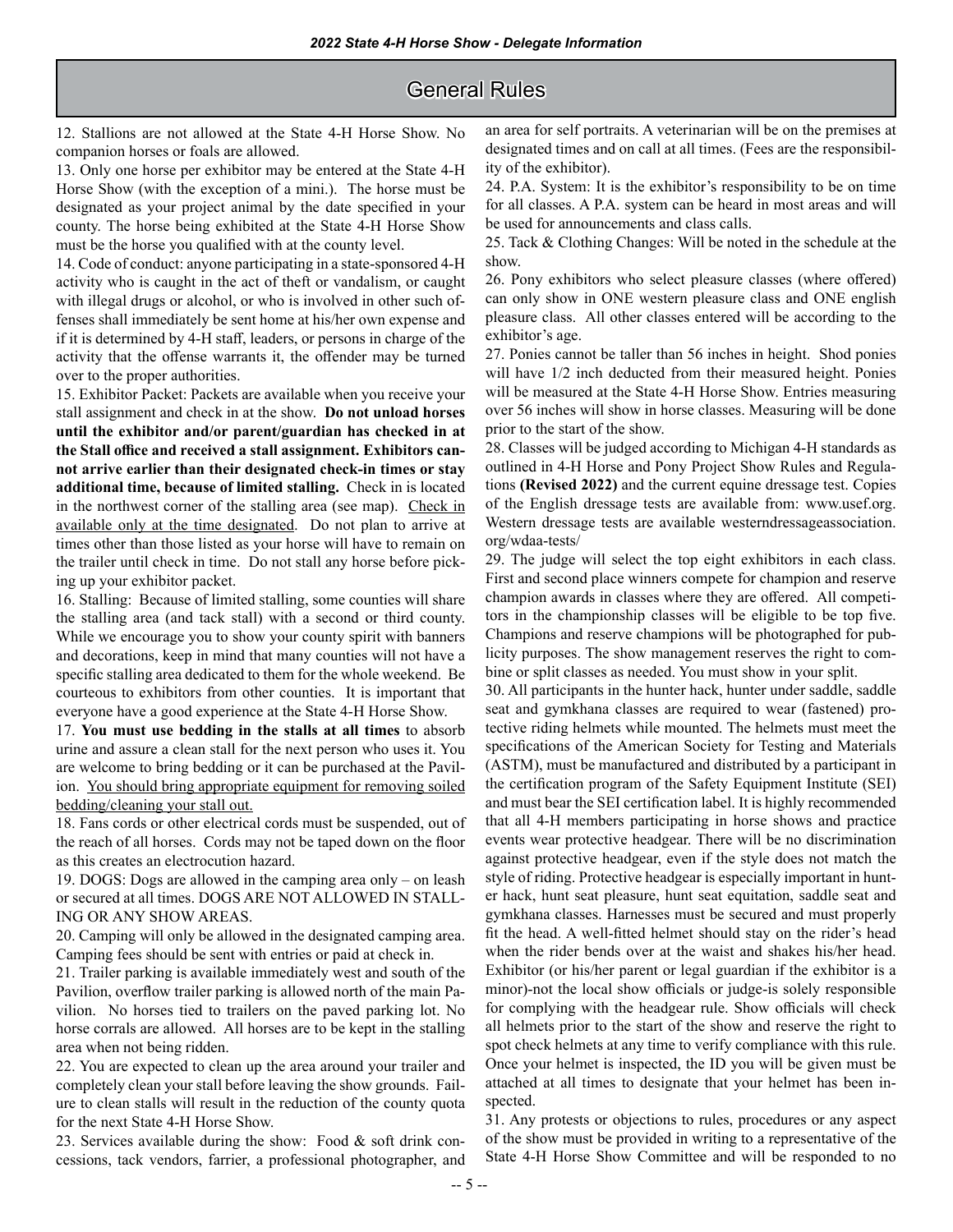#### *2022 State 4-H Horse Show - Delegate Information*

earlier than 1 hour after its submission. Any individual exhibiting unsportsmanlike or inappropriate conduct of any kind will be dismissed, along with their family/party members, from the grounds. 32. The show coordinator & the State 4-H Horse Show Committee reserve the right to make exceptions to the rules where necessary. 33. Judge's decision is final. Placing and/or disqualifications will not be changed or altered after judges cards have been turned in, nor will they be changed as a result of video playback, ring side protest, etc.The exhibitor should not approach the Judge for any reason until the ring is closed either for lunch or when the show is over. Problems should be brought to the attention of the show clerk or ring steward.

34. LEAD YOUR HORSE TO AND FROM THE SHOW RINGS. Riding on lawn/grass areas around the Pavilion will be discouraged. Anyone disregarding this rule may be disqualified from further competition by show officials. ABSOLUTELY NO RIDING IN STALLING AREA.

35. The Show will be held RAIN OR SHINE. Classes will be held in the outdoor arenas during rain. The Show Committee will review the footing often during rain periods to determine safety. Classes will be stopped in the outdoor arenas during periods of lightning but will continue during periods of rain only. **Bring appropriate rain gear!!** 

36. Only the 4-H member will be allowed to ride/drive/lunge the horse. Participants not adhering to this rule may be disqualified.

37. If a horse appears visibly ill or not fit to show, while at the State 4-H Horse Show, the management reserves the right to ask the exhibitor to remove the horse from the show grounds.

38. Michigan State University Extension will not, individually or collectively, be responsible for loss, damage or injury to people, horses or property incurred in connection with the show, and only upon these conditions are entries excepted.

# Check in Times for Participants

### **Thursday, August 18**

6:30 – 8:30 p.m. Exhibitor check in: Gymkhana exhibitors

### **Friday, August 19**

6:30 – 8:00 a.m. Exhibitor check-in: Gymkhana 7:00 – 8:30 p.m. Exhibitor check-in: Saturday - Senior & Miniature Horses

#### **Saturday, August 20**

6:30 – 8:00 a.m. Exhibitor check-in: Senior & 7:30 – 9:00 p.m. Exhibitor check-in: Sunday - Junior & PEP exhibitors

#### **Sunday, August 21**

6:30 – 8:00 a.m. Exhibitor check-in: Junior & PEP exhibitors

**Exit Facility 1/2 hr after final class ends** The Main Pavilion will be available for riding on Thursday, Friday and Saturday evening when the days classes are complete.

**Stalls will not be available prior to your check in time. Do not plan to arrive early!**  Horses **may not** be stalled until check-in packets have been obtained at the show office. **These packets are only available during posted times!**

# Symposium Section

1. Exhibitors are eligible to enter up to four Show Section classes (rail & leading classes), and one Symposium class (if exhibitors choose to enter, it is not required). The Symposium class must be selected from one of the following areas:

 A. **Creative Writing** –Participants may submit an original piece of horse themed fiction, non-fiction, essay or poetry, not to exceed 10 double-spaced, typed pages in length (not including the Title Page and Bibliography). The Title Page must include name, county and date of birth. If a piece of non-fiction is submitted, sources used must be listed on a Bibliography page. Creative Writing entries will be judged on creativity and neatness.

 B. **State 4-H Horse Show Logo Design** – Participants should submit an original design for consideration. Copyrighted characters are not allowed. Designs must be  $8\frac{1}{2}$  x 11 inches,

either horizontal or vertical. All designs should be submitted in a single color – with a recommendation for shirt and design color. Winning entries will be kept by the State 4H Horse Show staff for consideration for use for the 2023 State 4-H Horse Show.

 C. **Photograpy Contest** - Participants may submit a single photograph (framed or unframed) that includes a horse or horses. Photos must be no smaller than 5x7 inches and no larger than 8x10 inches. Photos must be firmly affixed to photographic mount board, mat board, or Form-Core board. Photo and mount board may be no larger than 11x14 inches. Photos should include name, birthdate and county of participant on the back. Entries will be judged on technique, creativity and overall neatness/presentation. 2. Entries will be displayed in the hall/classroom area and should be picked up after judging is completed. Entries can be turned in at check-in, and should be picked up at the end of the show.

3. Results will be announced when judging is complete and awards will be available at the T-shirt tables.

*Please include on your submissions:*

- *Full Name*
- *County*
- *Date of Birth*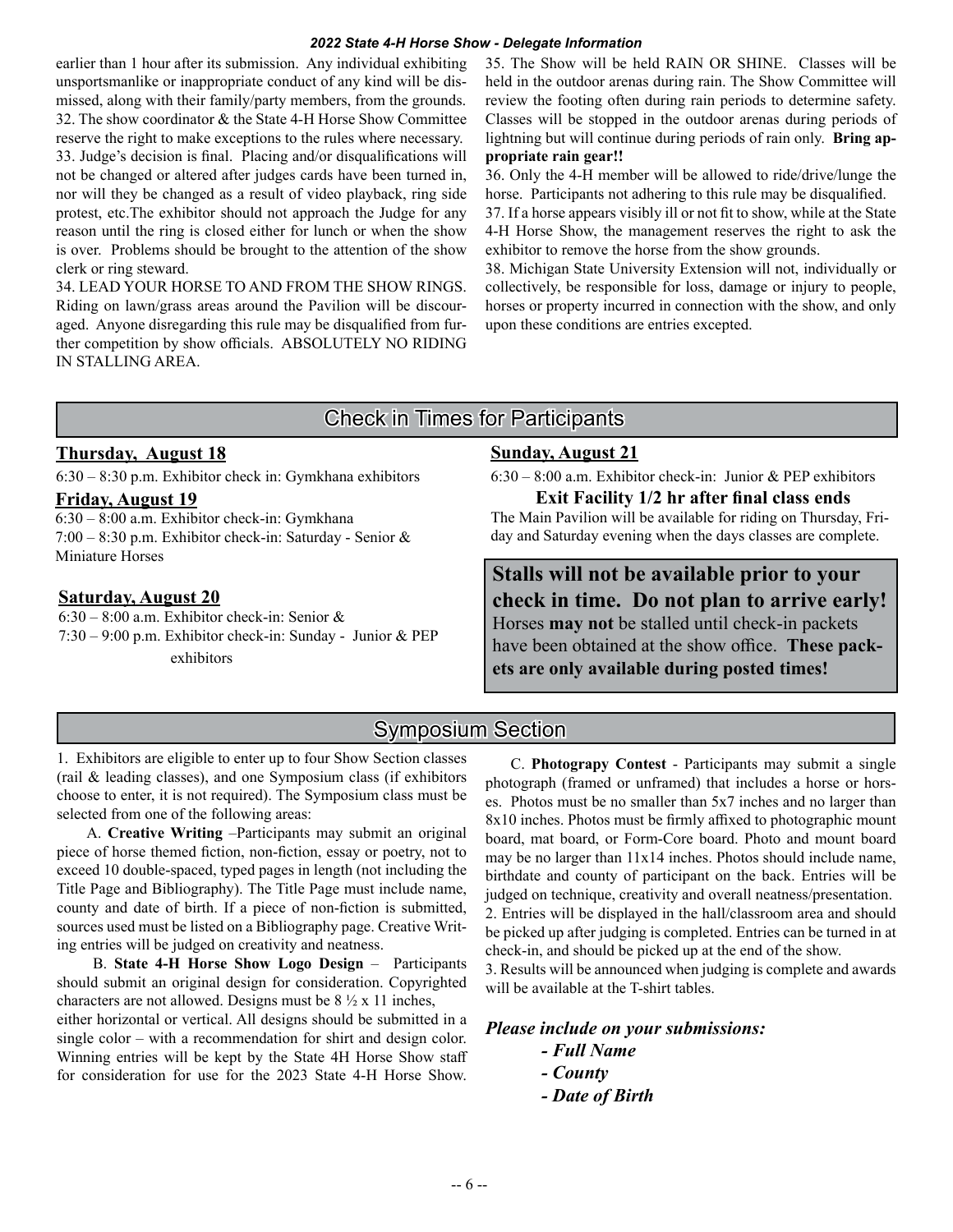8:30 a.m. Gymkhana Exhibitor Meeting 9:00 a.m. Gymkhana Show Begins

#### **GYMKHANA**

1. Participants must walk horse into arena (mounted) and dismount & lead horse out of arena. Proper attire must be worn by all riders. Please refer to 4-H Horse and Pony Project Show Rules and Regulations **(Revised 2022)** for all gymkhana classes. [These rules will be followed and may differ slightly from your county rules.]

**2. Champions for timed events will be named based on initial race times, there will not be Championship runs.**

#### **Senior Gymkhana Exhibitors - Indoor Arena**

Pole Bending Race - Seniors

- 100. 18-19 years horse
- 101. 16-17 years horse
- Pole Bending Champions 16-19 years

Keyhole Race - Seniors

- 103. 18-19 years horse
- 104. 16-17 years horse
	- Keyhole Race Champions 16-19 years

Speed and Action Race - Seniors

- 106. 18-19 years horse
- 107. 16-17 years horse
	- Speed & Action Champions 16-19 years

Indiana Flag Race - Seniors

- 109. 18-19 years horse
- 110. 16-17 years horse
	- Flag Race Champions 16-19 years

Cloverleaf Barrel Race - Seniors

- 112. 18-19 years horse
- 113. 16-17 years horse

Cloverleaf Barrel Race Champions 16-19 years

Down and Back - Seniors \* See Appendix A for rules for this event.

- 115. 18-19 years horse
- 116. 16-17 years horse Down & Back Race Champions 16-19 years

Creative Writing

905. 13-15 years

906. 16-19 years

## **Junior Exhibitors & All Pony-East Outdoor Arena**

*Classes will be held rain or shine - please plan accordingly.*

Pole Bending Race - Juniors

- 118. 15 years horse
- 119. 13-14 years horse
- 120. 13-19 years pony

Pole Bending Race Champions Jr & Pony

Keyhole Race - Juniors & Pony

- 122. 15 years horse
- 123. 13-14 years horse
- 124. 13-19 years pony Keyhole Race Champions Jr & Pony

Speed & Action - Juniors

- 126. 15 years horse
- 127. 13-14 years horse
- 128. 13-19 years pony Speed & Actions Champions Jr & Pony

Indiana Flag Race - Juniors & Pony

- 130. 15 years horse
- 131. 13-14 years horse
- 132. 13-19 years pony Indiana Flag Race Champions Jr & Pony

Cloverleaf Barrel Race - Juniors & Pony

- 134. 15 years horse
- 135. 13-14 years horse
- 136. 13-19 years pony Cloverleaf Barrel Race Champions Jr & Pony

Down and Back - Juniors & Pony \* See Appendix A for rules for this event.

- 138. 15 years horse
- 139. 13-14 years horse
- 140. 13-19 years pony Down & Back Race Champions Jr & Pony

# **Symposium Section**

#### **Gymkhana Participants**

State Horse Show T-Shirt Logo Design

- 901. 13-15 years
- 902. 16-19 years

State Horse Show Photography Contest

- 903. 13-15 years
- 904. 16-19 years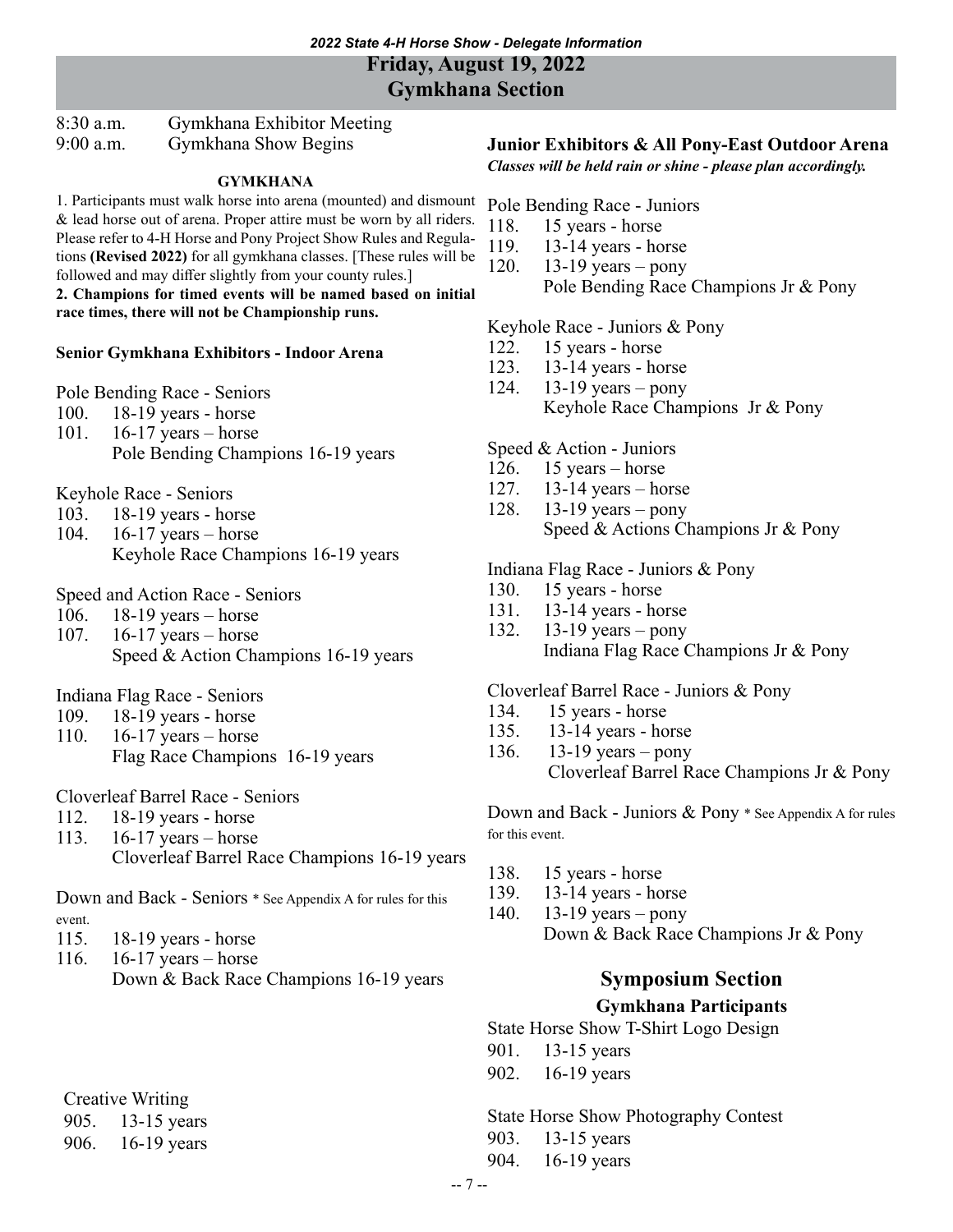**Saturday, August 20, 2022**

**Senior Participants (16-19 years old)**

8:30 a.m. Senior Participant Exhibitor Meeting 9:00 a.m. Show Begins

#### **All Showmanship Classes – Inside Arena 9:00 a.m. - North End of Inside Arena**

Showmanship 300. 19 years

301. 18 years

## **9:00 a.m. - South End of Inside Arena**

302. 17 years

303. 16 years Championship Showmanship

### **Dressage Rail Classes & Hunter Hack - East/Outdoor Arena 9:00 a.m.**

## **Dressage - Rail Classes**

1. If you choose the Dressage rail classes you are not allowed to participate in showmanship because they will run at the same time. 2. Entries are required to perform in a smooth snaffle bit. Hunt seat and dressage saddles are acceptable as stated in 4 H Horse and Pony Project show Rules and Regulations **(Revised 2022).**

3. Dressage tests are open to all English seats. When choosing classes be aware that there may be class time conflicts. No classes will be held. (i.e. tests may be ridden at the same time as Hunt/ Saddle Seat Pleasure).

Dressage Seat Equitation

- 400. 18-19 years
- 401. 16-17 years

Championship Dressage Seat Equitation

## **HUNTER HACK**

1. If you choose Hunter hack you are not allowed to participate in showmanship because they will run at the same time.

2. Fence height will not exceed 2'6" for classes for horses. Fences will be straight rails, not crosspoles.

3. Fence height will be adjusted to 2'3" for ponies.

4. DO NOT ENTER THESE CLASSES IF YOU HAVE NOT SUCCESSFULLY COMPETED IN OVER FENCES CLASSES BEFORE THIS SHOW.

5. If exhibitors are unsafe they will be dismissed from these classes.

6. See Hunter Hack section of 4-H Horse & Pony Project Show Rules & Regulations **(Revised 2016)** for complete rules and class procedures.

Hunter Hack

- 403. 18-19 years
- 404. 16-17 years
	- Championship Hunter Hack

*After completion of showmanship, dressage rail classes and hunter hack, English Pleasure and the rest of the show schedule will begin in Pavilion (18 & 19 yrs old) and East/Outdoor arena (16 & 17 yrs old). All Championship Classes will be Indoor.*

## **Western & English Rail Classes**

1. Equitation and Horsemanship classes will be judged on rail work. Only the Championship Equitation/Horsemanship classes will have a pattern.

English Pleasure, Hunt Seat

- 306. 19 years
- 307. 18 years
- 406. 17 years
- 407. 16 years

English Equitation, Hunt Seat

- 309. 19 years
- 310. 18 years
- 409. 17 years
- 410. 16 years

Held Indoor after all Hunt Seat Equitation complete: Championship Hunt Seat Pleasure Championship Hunt Seat Equitation

Western Pleasure

- 312. 19 years
- 313. 18 years
- 412. 17 years
- 413. 16 years

## Western Horsemanship

- 315. 19 years
- 316. 18 years
- 415. 17 years
- 416. 16 years

Held Indoor after all Western Horsemanship complete: Championship Western Pleasure Championship Western Horsemanship

English Pleasure, Saddle Seat

318. 18-19 years

418. 16-17 years

English Equitation, Saddle Seat 320. 18-19 years

420. 16-17 years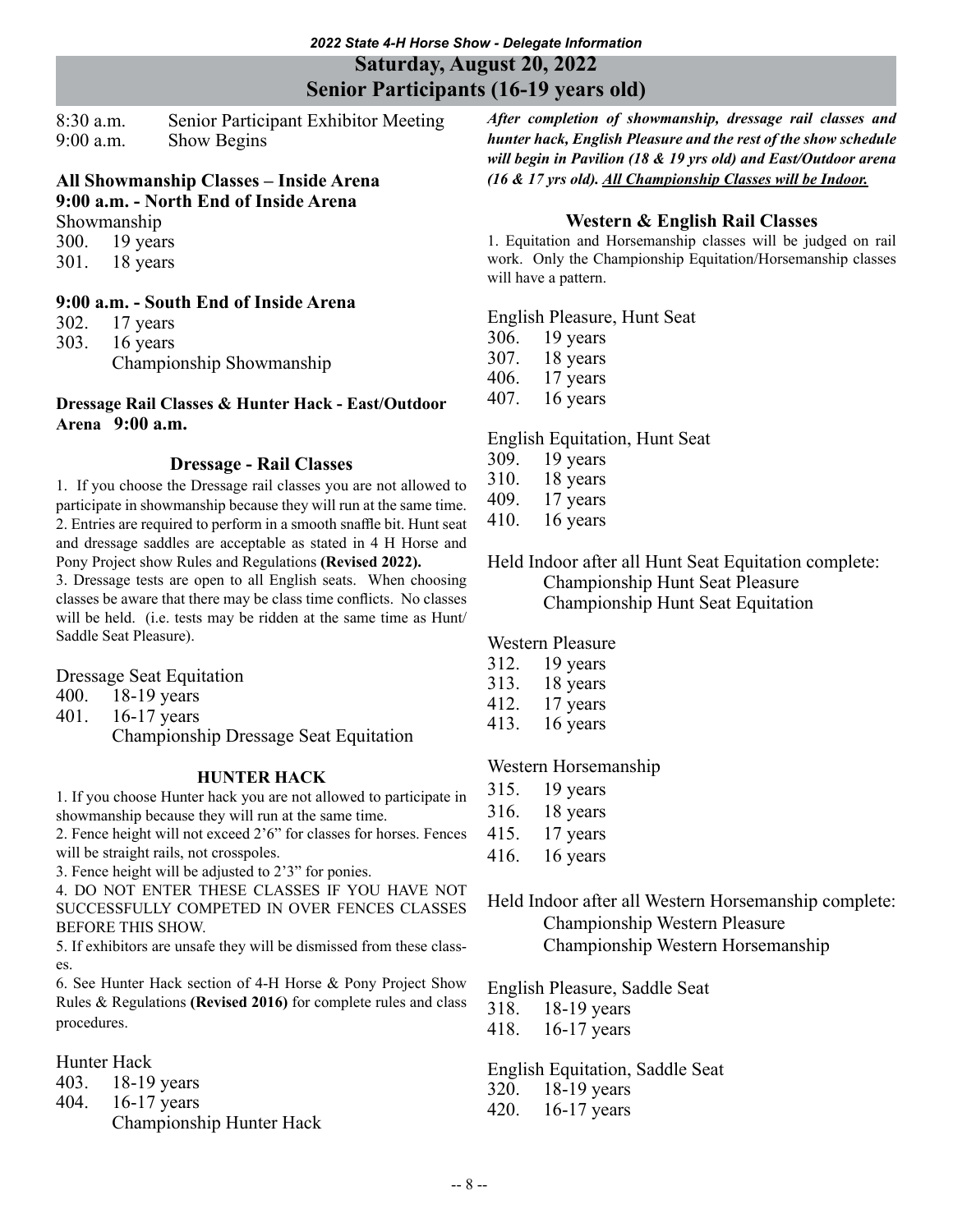#### *2022 State 4-H Horse Show - Delegate Information*

Held Indoor after all Saddle Seat Equitation complete: Championship Saddle Seat Pleasure Championship Saddle Seat Equitation

Reining - Pattern 1

325. 18-19 years

425. 16-17 years

Championship Reining Pattern

### **Trail**

1. The trail class pattern will be posted the day of the show and included in the registration packets you receive at Exhibitor Check In.

2. The Trail arena will be open from 9:00 am. – aproximately 4:00 p.m. on Saturday and Sunday. Closing for lunch from 12 to 12:30. 3. Any horse refusing an obstacle three times will be asked to move to the next obstacle and will receive a penalty score of zero for that obstacle. They will not be able to place over a participant who was able to complete all obstacles.

4. Championship will be selected based upon highest pattern scored. Selected obstacles will be used to decide tiebreakers.

5. Awards will be announced at the end of the show and will be available at the T-Shirt sales area.

### **9:00 a.m. Trail Arena**

Trail Class - English or Western

- 801. 19 years
- 802. 18 years
- 803. 17 years
- 804. 16 years

Championship Trail (based on original scores)

## **Symposium Section Miniature Horse & Senior Exhibitors**

State Horse Show T-Shirt Design

- 907. 11-12 yrs
- 908. 13-15 yrs.
- 909. 16-19 years

Creative Writing

- 910. 11-12 yrs
- 911. 13-15 yrs

912. 16-19 years

#### Photography Contest

- 913. 11-12 yrs
- 914 13-15 yrs.
- 915. 16-19 years

### **Dressage Tests**

**1.** English and Western Dressage Tests will be offered. Please refer to the 4-H Horse and Pony Rule book for appropriate tack as well as the USEF and/or Western Dressage websites.

2. Exhibitors may only show in two dressage TEST classes. (total Western and English)

3. The Dressage arena will open on Saturday and Sunday at 9:00 a.m. and close at approximately 4:00 p.m. Closing for lunch from 12 to 12:30.

4. All dressage test classes will be held in a small 20 m by 40 m arena.

5. Please note that current Dressage tests will be used. See USEF or westerndressageassociation.org/wdaa-tests/ for current tests.

6. Awards for test classes will be announced at the end of the show and will be available at the T-Shirt sales area. Test scores will be available when awards are distributed.

7. When choosing classes be aware that there may be class time conflicts. No classes will be held. (i.e. tests may be ridden at the same time as Hunt/Saddle Seat Pleasure).

8. Dressage test championship will be determined based on average percentage scores of two tests classes (in the same seat). The Carolyn Van Cise memorial award will be presented to the rider with the highest combined test and equitation scores in English Dressage.

### **9:00 a.m. Dressage Arena**

Dressage Test Classes

- 806. Training Level Test I
- 807. Training Level Test II
- 808. Training Level Test III

English Dressage Test Championship

Western Dressage Test Classes

- 810. Basic Level Test I
- 811. Basic Level Test II
- 812. Basic Level Test III Western Dressage Test Championship

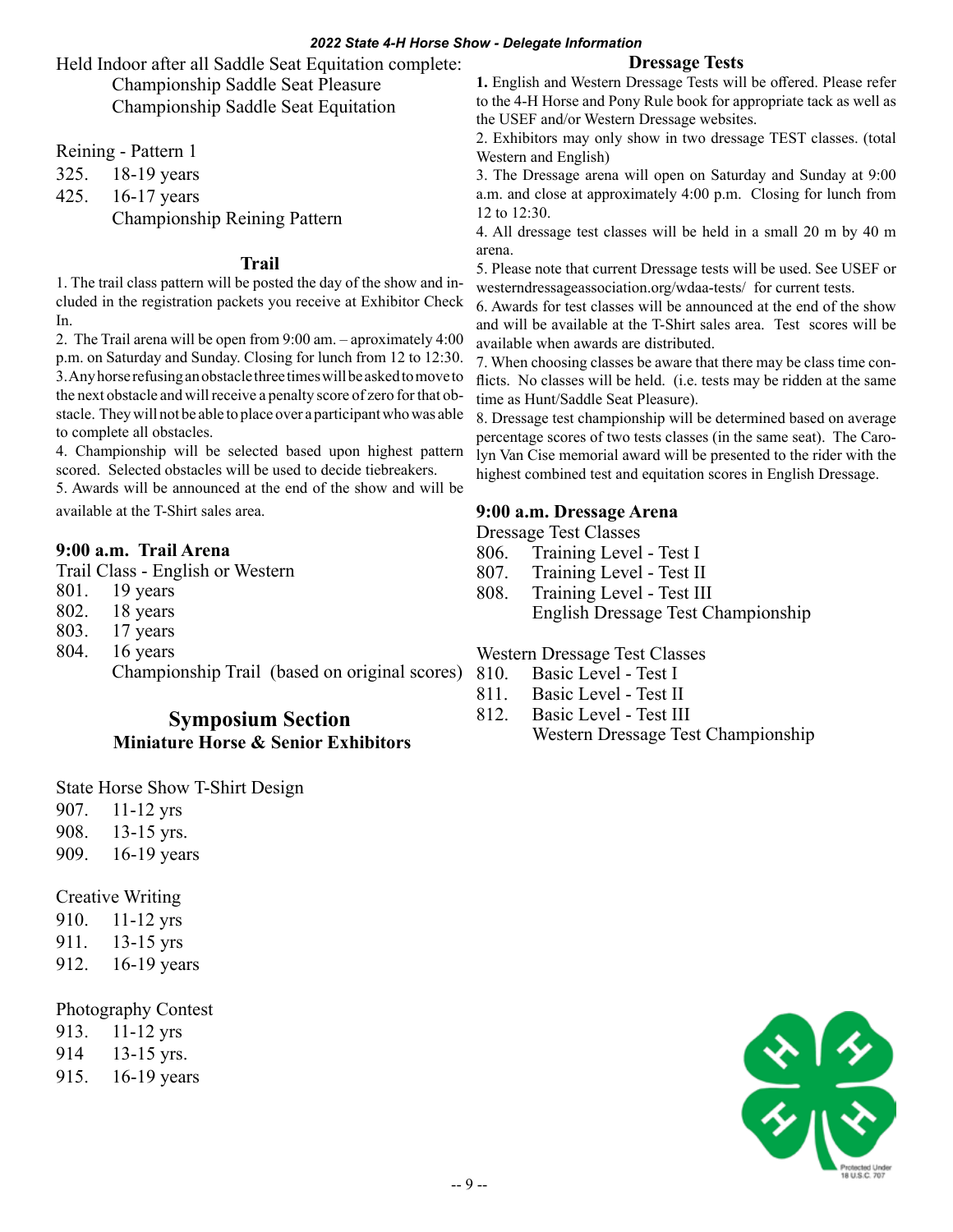## *2022 State 4-H Horse Show - Delegate Information* **Saturday, August 20, 2022 (Hunt/Saddle Seat) Miniature Horse Show Section South Barn Arena**

1. It is suggested that counties send the top 10% of their 4-H Miniature Horse project. For example, a county with 20 enrolled Miniature Horse Project members could send 2 delegates to the Miniature section of the State 4-H Horse Show. Miniature horse entries will be accepted in addition to the established horse quota. This show section will be divided into 2 height divisions: Division  $1 - 34$  inches and under, Division  $2 - 34.1$ to 38 inches for many of the classes. Horses must be 3 years of age or older to participate in driving, jumping, or speed classes. 2. **Miniature horse exhibitors will now be allowed to show a light horse or pony at the State 4-H Horse Show if selected as a county delegate. Miniature horses do not need to be registered with the American Miniature Horse Association to show at the State 4-H Miniature Horse Show.**

3. Miniature horses are NOT required to be body clipped for the State 4-H Miniature Horse Show. 5. Not all classes in the Miniature Horse show section are eligible for Champion and Reserve Champion. Please refer to the schedule for details.

6. Show driving apparel should be neat and clean. For showmanship, long sleeve shirts must be worn as well as neat, clean pants, boots, and hat.

7. Patterns for classes will be provided in the information packet when exhibitors check in for the show.

8. Driven pleasure, reinsmanship and obstacle classes, certified helmets are highly recommended but optional. All driven speed classes; cones class and driven cloverleaf certified helmets MUST be worn.

9. Headers are required for all driving classes. Headers are required to enter the show ring at the judges/stewards direction, to stand at the horses head until dismissed. 10. An overcheck or sidecheck is required for all driving classes. 11. A biothane or leather harness is allowed. An overcheck or side check is required for all driven classes. All lines must be buckled or taped at end for safety reasons.

12. Liberty Class: Liberty is demonstrating the natural beauty of the miniature horse. Horses are to be judged on style, grace, animation, gaits, presence, and ease of catching. The liberty horse is expected to perform at both a canter and a trot. It is the Steward's responsibility to time Liberty classes and to be in possession of a stopwatch. The Steward should be in the same location as the Judge(s) to adjudicate the class. Timing will begin when the halter is dropped, not when the music starts. When the 2 minute catch time has elapsed, the show announcer will announce TIME to signal the end of the catch if the animal has not been caught. If the catch is not completed in the 2 minute allotted time frame, the xhibitor is disqualified.Only the exhibitor and one assistant will be allowed in the arena with horse. Whips and shaker bottles are allowed, but touching the horse with aids or hands will result in disqualification. Only the exhibitor can touch the horse during the catch. The horse must be caught and haltered by the exhibitor only within 2 minutes or be disqualified. The assistant may not touch the horse at any time. There will be "No Baiting" (no use

of hay, grain, clickers, etc.) of Liberty horses during the catch or horse will be disqualified. **Music should be presented on a device with USB connectability. (Bring a device with the appropriate cords to connect to a USB speaker)** State 4-H Horse Show does not guarantee that music downloaded from the internet, bluetooth capability, etc. will be playable. No deliberate interference with the horse from outside the ring. Announcement is to be made prior to the class to specify that no outside assistance is allowed. All horeses entered in liberty class must be at least one year old. Exhibitor and assistant should wear appropriate, tasteful attire. A safe costume or theme outfit is allowed for exhibitor and assistant only. The horse must be shown natural, no costume, no glitter, no ribbons. If the entered horse falls during its performance the entry is disqualified. Entry will be disqualified if horse leaves the ring during competition or catch time. 13. Versatility Specialty Class: The horse will be shown as a driving horse, in showmanship and as a hunter, in that order. Groom/handlers allowed in at the end of driving. Before un tack and grooming it shall be announced that horses are to remain in the same order for the rest of the class as the go on the rail both for showmanship and Hunter portions. At the end of the two minute un tack grooming period, grooms shall leave the arena with carts and all tack. Exhibitors are to follow the directions of the ringmaster and line up for the showmanship pattern. After showmanship is completed, exhibitors are to follow the ringmaster and proceed to the hunter course. There shall be a minimum of  $(2)$  two but no more than  $(4)$ four fences. Horses do not leave the arena between divisions. All three divisions to count equally. Horses must complete all three divisions without disqualifications to be eligible for an award. 14. Cones Class: An obstacle pattern consisting of cones and balls. After passing through the start markers, the driver shall proceed through each obstacle in the pattern that is provided. Upon completion of the course, the driver must pass through the finish marker where time will be taken. Refusals and run outs will be penalized by 5 seconds. Cantering more than 3 strides is a penalty of 5 seconds, cantering 3 times or more is an elimination. Course faults will be scored as penalty seconds and added to the driver's elapsed time. Placing will be determined on a total time basis. Ties for first place will be broken by a drive off.

15. Driven Dressage Exhibition: Please refer to rules and informaiton provided by the American Driving Society at: www.americandrivingsociety.org. Training Level Test 2 will be driven. 16. In Hand Hunter. Please review the AMHR Hunter Scoring card for details regarding this class.

#### *Miniture Horse Show Guidelines have been included as an addendum to the MI 4-H Horse & Pony rule book. Check out the website for details:*

#### *https://www.canr.msu.edu/horses\_ponies/leaders-judges*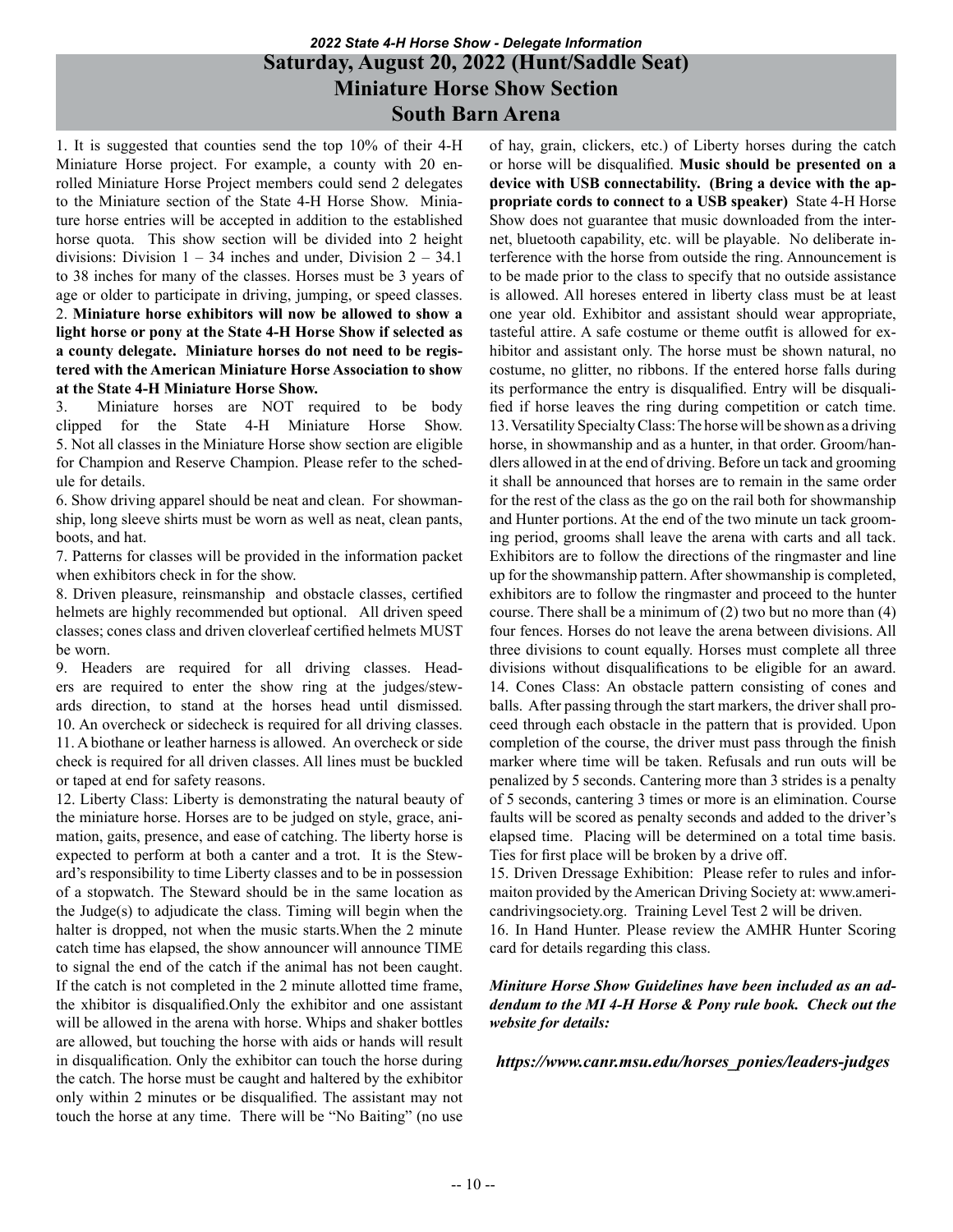## *2022 State 4-H Horse Show - Delegate Information* **Saturday, August 20, 2022 Miniature Horse Show Section South Barn Arena**

## **10:00 a.m.**

Showmanship

- 200. 11-12 years
- 201. 13-15 years
- 202. 16-19 years
- Championship Showmanship

Liberty Class

204. 11-19 years

In Hand Hunter

- 205. 34 inches and under
- 206. 34-38 inches
- Championship In Hand Hunter

## In Hand Trail

- 208. 34 inch and under
- 209. 34-38 inches Championship In Hand Trail
- Single Pleasure Driving
- 211. 34 inches and under
- 212. 34-38 inches Championship Pleasure Driving

## Reinsmanship

- 214. 11-12 years
- 215. 13-15 years
- 216. 16-19 years Championship Reinsmanship

Driven Dressage 218. 11-19 Years

Driving Cones Class 219. 13-19 years

# Versatility

220. 11-12 years 221. 13-15 years 222. 16-19 years

Driving Clover Leaf 223. 13-19 years

In Hand Clover Leaf 224. 13-19 years

In Hand Poles 225. 13-19 Years

# **Symposium Section Miniature Horse & Senior Exhibitors**

State Horse Show T-Shirt Design 907. 11-12 yrs 908. 13-15 yrs. 909. 16-19 years

Creative Writing 910. 11-12 yrs 911. 13-15 yrs 912. 16-19 years

Photography Contest

- 913. 11-12 yrs
- 914 13-15 yrs.
- 915. 16-19 years

Miniature Horse Show Exhibitors who are also showing in one of the other horse show sections (Gymkhana, Junior or Senior), you may only entere the Symposium Section one time.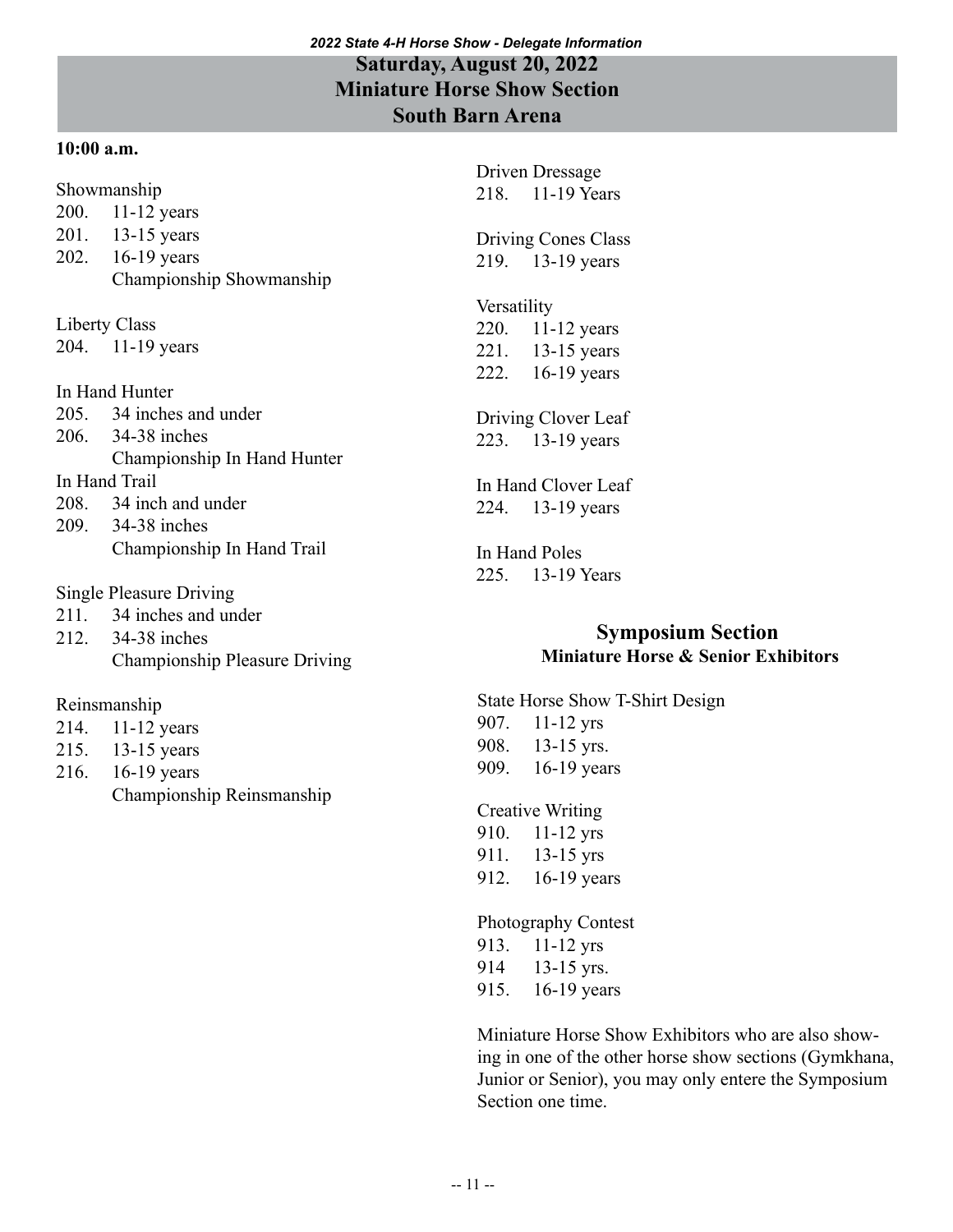**Junior Participants**

**(13-15 years)**

8:30 a.m. Participant Exhibitor Meeting 9:00 a.m. Show Begins

## **All Showmanship Classes Pavilion Arena (Indoor) 9:00 a.m.**

- Showmanship
- 503. 15 years
- 504. 14 years
- 505. 13 years Championship Showmanship Jr Exhibitor

### **Dressage Rail Classes & Hunter Hack - East Arena 9:00 a.m.**

## **English Dressage - Rail Classes**

1. If you choose the Dressage rail classes you are not allowed to participate in showmanship because they will run at the same time. **2.** Entries are required to perform in a smooth snaffle bit. Hunter seat and dressage saddles are acceptable as stated in 4-H Horse and Pony Project show Rules and Regulations **(Revised 2022)**

- 601. Dressage Seat Equitation 15 years
- 602. Dressage Seat Equitation 14 years
- 603. Dressage Seat Equitation 13 years
- Champion Dressage Seat Equitation

## **Hunter Hack**

1. If you choose Hunter hack you are not allowed to participate in showmanship because they will run at the same time.

2. Fence height will not exceed 2'6" for all Over Fences classes for horses. Fences will be straight rails, not crosspoles.

3. Fence height will be adjusted to 2'3" for ponies.

4. DO NOT ENTER THESE CLASSES IF YOU HAVE NOT SUCCESSFULLY COMPETED IN OVER FENCES CLASSES BEFORE THIS SHOW.

5. If exhibitors are unsafe they will be dismissed from these classes.

6. See Hunter Hack section of 4-H Horse & Pony Project Show Rules & Regulations **(Revised 2022)** for complete rules and class procedures.

## Hunter Hack

- 605. 15 years
- 606. 14 years
- 607. 13 years

Championship Hunter Hack Jr. Exhibitor

*After completion of showmanship, dressage rail classes and hunter hack the English Pleasure and the rest of the show schedule will begin in Pavilion (15 yrs old and Pony) and East/Outdoor arena (14 & 13 yrs old).*  **All Championship Classes will be Indoor.**

## **Western & English Rail Classes**

1. English exhibitors may show in both Hunt and Saddle seat classes.

2. Equitation and Horsemanship classes will be judged on rail work. Only the Championship Equitation/Horsemanship classes will have a pattern.

English Pleasure, Hunt Seat

- 509. 15 years
- 510. 14 years
- 610. 13 years
- 511. Pony \* 13-15 years

English Equitation, Hunt Seat

- 513. 15 years
- 514. 14 years
- 614. 13 years

Held Indoor after all Hunt Seat Equitation complete: Championship Hunt Seat Pleasure Championship Hunt Seat Equitation

## Western Pleasure

- 516. 15 years
- 517. 14 years
- 617. 13 years
- 518. Pony \* Western Pleasure 13-15 years

Western Horsemanship

- 520. 15 years
- 521. 14 years
- 622. 13 years

Held Indoor after all Western Horsemanship complete:

> Championship Western Pleasure Championship Western Horsemanship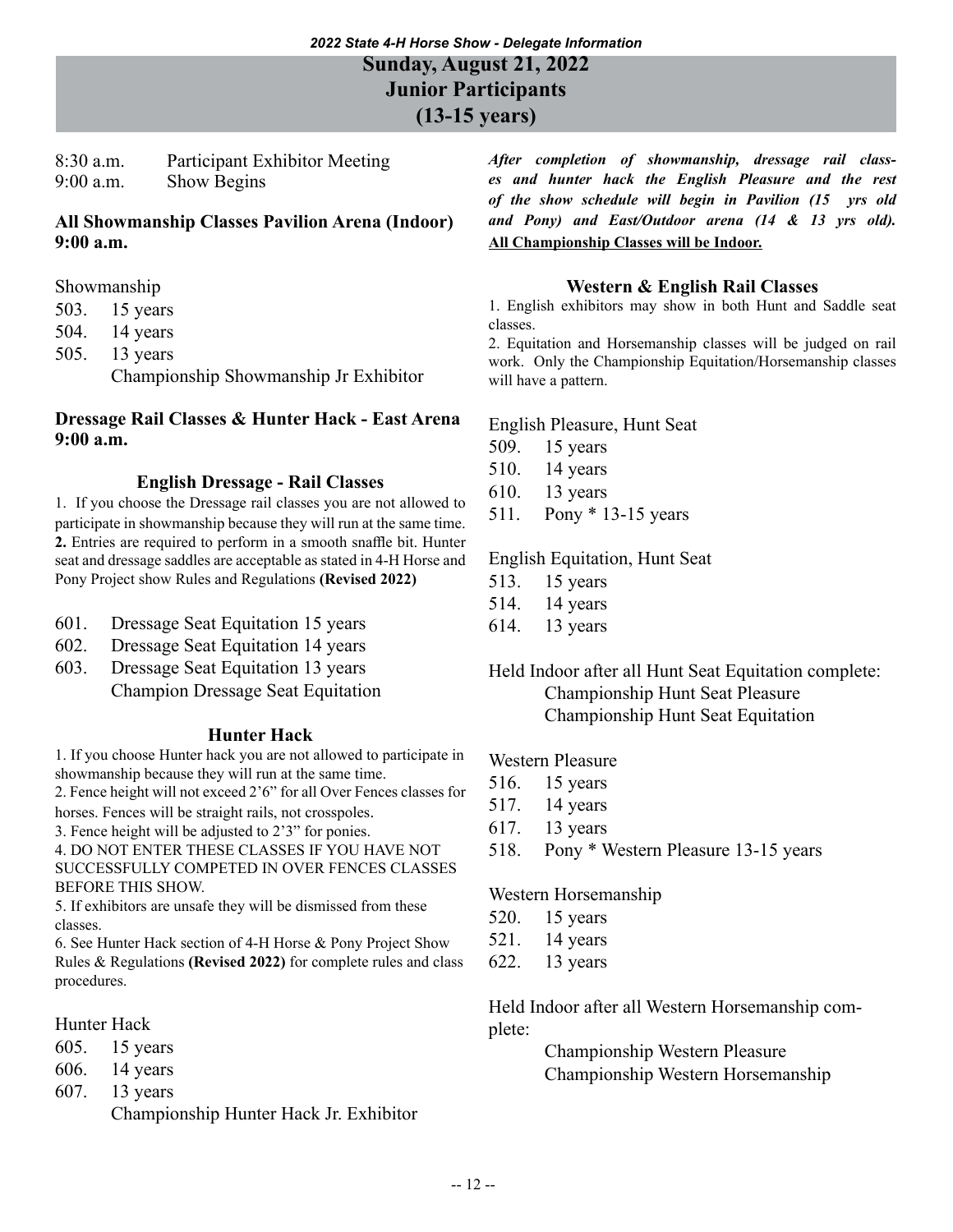English Pleasure, Saddle Seat

523. 15 years

623. 13-14 years

524. Pony \* 13-15 years

English Equitation, Saddle Seat

526. 15 years

626. 13-14 years

Held Indoor after all Saddle Seat Equitation complete: Championship Saddle Seat Pleasure Championship Saddle Seat Equitation

Reining Pattern 1

529. 15 years

530. 14 years

629. 13 years

Reining Pattern Championship

*\* Eligible pony participants may choose to participate in Pony Pleasure classes (English and/or Western). However they are not eligible to participate in any other pleasure class other than Championships in their division.*

## **Trail**

1. The trail class pattern will be posted the day of the show and included in the registration packets you receive at Exhibitor Check In.

2. The Trail arena will be open from 9:00 am. – aproximately 4:00 p.m. on Saturday and Sunday. Closing for lunch from 12 to 12:30.

3. Any horse refusing an obstacle three times will be asked to move to the next obstacle and will receive a penalty score of zero for that obstacle. They will not be able to place over a participant who was able to complete all obstacles.

4. Championship will be selected based upon highest pattern scored. Selected obstacles will be used to decide tiebreakers.

5. Awards will be announced and will be available at the T-Shirt sales area at the end of the day.

## **9:00 a.m. Trail Arena**

Trail Class - English or Western

- 825. 15 years
- 826. 14 years
- 827. 13 years

Championship Trail - Jr. Exhibitor (based on original scores)

### **Dressage Tests**

1. English and Western Dressage Tests will be offered. Please refer to the 4-H Horse and Pony Rule book for appropriate tack.

2. Exhibitors may only show in two dressage TEST classes. (total Western and English)

3. The Dressage arena will open on Saturday and Sunday at 9:00 a.m. and close at approximately 4:00 p.m. Closing for lunch from 12 to 12:30.

4. All dressage test classes will be held in a small 20 m by 40 m arena.

5. Please note that current Dressage tests will be used. See USEF or http://westerndressageassociation.org/wdaa-tests/ for current tests.

6. Awards for test classes will be announced at the end of the show and will be available at the T-Shirt sales area. Test scores will be posted at the Dressage Arena approximately 30 minutes after your test is completed.

7. When choosing classes be aware that there may be class time conflicts. No classes will be held. (i.e. tests may be ridden at the same time as Hunt/Saddle Seat Pleasure).

8. Dressage test championship will be determined based on average percentage scores of two tests classes (in the same seat).

## **9:00 a.m. Dressage Arena**

Dressage – arena

- 814. Training Level Test I
- 815. Training Level Test II
- 816. Training Level Test III Dressage Test Championship

Western Dressage Test Classes

- 820. Basic Level Test I
- 821. Basic Level Test II
- 823. Basic Level Test III
	- Western Dressage Test Championship

## **Symposium Section Junior Exhibitors**

Creative Writing 921. 13-15 years

State Horse Show T-Shirt Logo Design 922. 13-15 years

Photography Contest 923. 13-15 years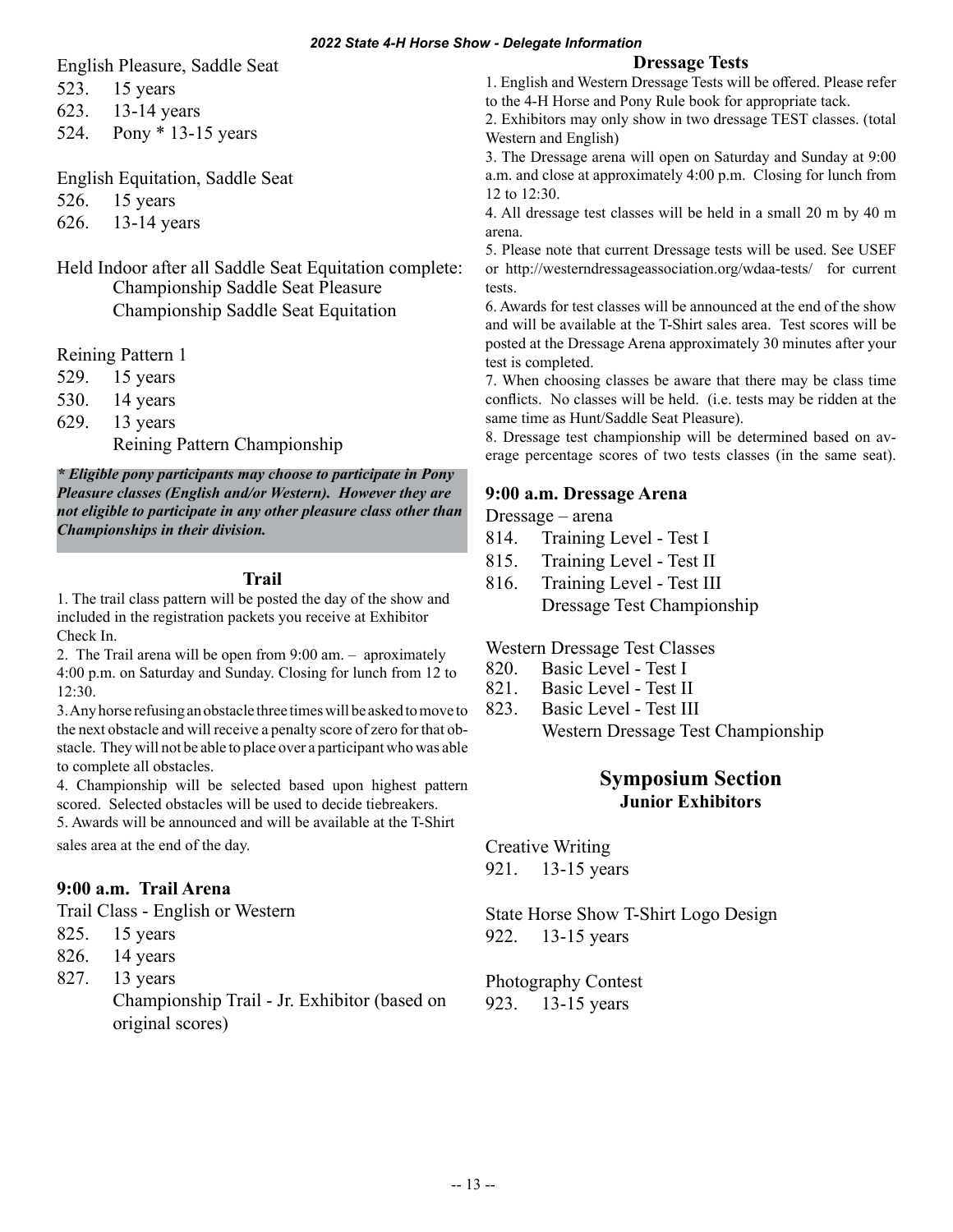## **DESCRIPTIONS & GUIDELINES Proud Equestrian Program Events**

Showmanship: Judged on the handler's ability to handle and show the horse in hand through a pattern determined by the judge.

Equitation: Judged on use of aids, control of horse, position of rider.

Horsemanship Challenge: Judged on use of aids; control of the horse and position of the rider during work on the rail and in a pattern determined by the Judge.

Pattern: Judged on accuracy of pattern and performance of horse and rider. Patterns may include; circle, reverse halts, back, straight line, serpentine, and figure 8.

Obstacle Course: Judged on performance of horse and rider. Courses may include; cones, ground poles, cavaletti, object to pick up-carry-replace, barrels, "L" gate, and simulated bridge/water.

Symposium Section: See General Rules #6 and Symposium section description.

Dressage: https://inside.fei.org/fei/your-role/organisers/p-e-dressage/tests.

1. Classes will be judged without regard to the age of the riders.

2. Classes will not be divided English/Western.

3. Riders may enter four show/riding section classes and must ride all classes in the same classification: Walk–independent, Walk/ Trot – assisted, or Walk/Trot--independent. Participants may enter a fifth class from the Symposium Section.

4. The required Pattern for classes HCP 705, 706, 707 and a map of the Obstacle Course for classes 711, 712, 713 will be posted at the ring by 9:30 a.m. on the day of the show. Copies will be available for the instructors at that time.

5. If classes become too large to be judged effectively they may be divided into sections.

### Showmanship

- 700. Assisted
- 701. Independent

### Equitation

- 702. Walk Independent
- 703. Walk/Trot Assisted
- 704. Walk/Trot Independent

#### Horsemanship Challenge

- 705. Walk Independent
- 706. Walk/Trot Assisted
- 707. Walk/Trot Independent

#### Pattern

- 708. Walk Independent
- 709. Walk/Trot Assisted
- 710. Walk/Trot Independent

#### Obstacle Course

- 711. Walk Independent
- 712. Walk/Trot Assisted
- 713. Walk/Trot Independent

#### Dressage

- 714. Walk Independent
- 715. Walk/Trot Independent

Dressage classes will be ridden in the Dressage arena.

## **Symposium Section PEP Exhibitors**

Creative Writing 931. PEP Exhibitors

## State Horse Show T-Shirt Logo Design 932. PEP Exhibitors

Photography Contest 933. PEP Exhibitors